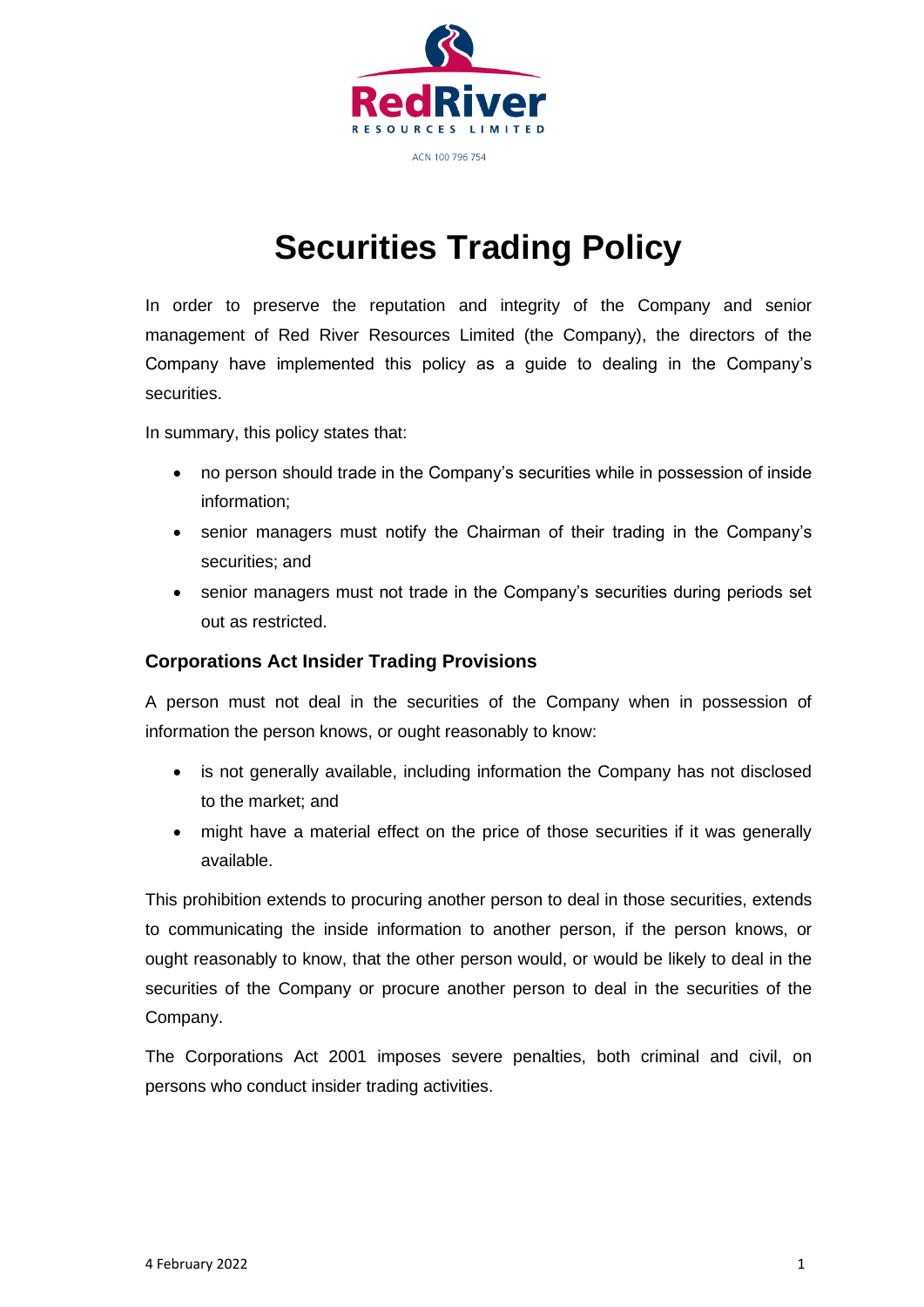

## **Confidentiality and Inside Information**

A person in possession of inside information concerning the Company has a duty to keep the information confidential and must not communicate or disclose the information to any other person.

#### **Senior Management**

Senior management of the Company for the purposes of this policy are:

- the Board;
- the Chief Executive Officer / Managing Director or any other senior executives;
- Site General Manager and their direct reports;
- the Company Secretary; and
- the group accountants and their employees.

The senior management of the Company is subject to trading restrictions at certain times during the year. This policy also applies to any employee who in the course of their employment may be exposed to inside information.

#### **Associated Parties**

Each member of senior management is responsible for ensuring that their associates, being immediate family, including spouse, children, parents, brothers and sisters, comply with the trading restrictions set out in this policy.

## **Trading Restrictions**

In addition to the provision in this policy regarding trading while in possession of inside information senior management and their associates are restricted from trading by this policy at the following times during the year:

- Two weeks prior to the release to the ASX of the preliminary financial report for the year end;
- Two weeks prior to the release to the ASX of the half year financial report;
- One week prior to the release to the ASX of the quarterly reports;
- Two weeks prior to any general meeting of shareholders held by the Company and at no time after such meeting until the results of the meeting have been released to the ASX; and
- a period of two business days following the release to the ASX of any announcement deemed by the ASX to be price sensitive.